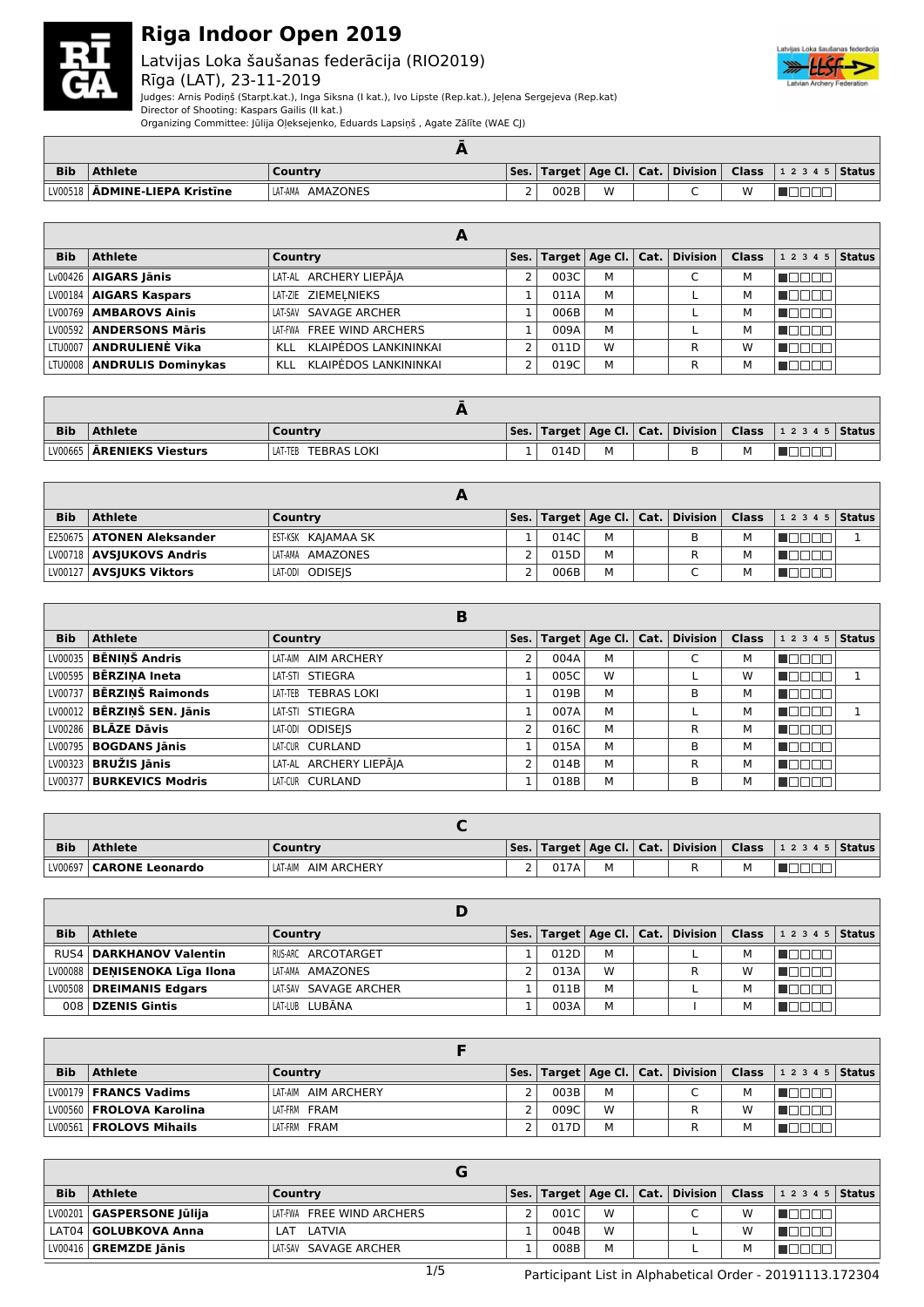

### Latvijas Loka šaušanas federācija (RIO2019) Rīga (LAT), 23-11-2019



Judges: Arnis Podiņš (Starpt.kat.), Inga Siksna (I kat.), Ivo Lipste (Rep.kat.), Jeļena Sergejeva (Rep.kat)

Director of Shooting: Kaspars Gailis (II kat.)

Organizing Committee: Jūlija Oļeksejenko, Eduards Lapsiņš , Agate Zālīte (WAE CJ)

|            |                             |                        |      |   |  |   |                                                                        | Continue I |
|------------|-----------------------------|------------------------|------|---|--|---|------------------------------------------------------------------------|------------|
| <b>Bib</b> | <b>Athlete</b>              | Country                |      |   |  |   | Ses.   Target   Age Cl.   Cat.   Division   Class   1 2 3 4 5   Status |            |
|            | LV00394   GROMULE IIze      | LAT-ZIE ZIEMELNIEKS    | 005B | W |  | w |                                                                        |            |
|            | LV00423   GUTMANIS Raimonds | LAT-AL ARCHERY LIEPAJA | 019A |   |  | М |                                                                        |            |

| <b>Bib</b> | Athlete                     | Country                              |      |   | Ses.   Target   Age Cl.   Cat.   Division   Class |   | $12345$ Status |  |
|------------|-----------------------------|--------------------------------------|------|---|---------------------------------------------------|---|----------------|--|
|            | LV00700   HMELEVSKIS Makss  | LAT-AL ARCHERY LIEPĀJA               | 013C | М |                                                   | м |                |  |
|            | E160697 <b>  HÕIM Emilv</b> | I EST-TVK2 TARTU VK / TARTU VALLA SK | 002D | W |                                                   | W |                |  |
|            | <b>BLR7   HULEUSKI Ihar</b> | BLR-BAF BAF-MINSK                    | 022B | M |                                                   |   |                |  |

| <b>Bib</b> | <b>Athlete</b>                | Country            |      |   |  |   | Ses.   Target   Age Cl.   Cat.   Division   Class   1 2 3 4 5   Status |  |
|------------|-------------------------------|--------------------|------|---|--|---|------------------------------------------------------------------------|--|
|            | LV00724   IESALNIECE Paula    | LAT-AMA AMAZONES   | 005A | W |  | w |                                                                        |  |
|            | <b>E190973   IKKO Jevgeni</b> | EST-KSK KAJAMAA SK | 018B | M |  |   |                                                                        |  |

| <b>Bib</b> | <b>Athlete</b>                 | Country                   |      |   | Ses.   Target   Age Cl.   Cat.   Division   Class |   | $12345$ Status |  |
|------------|--------------------------------|---------------------------|------|---|---------------------------------------------------|---|----------------|--|
|            | LV00161   JAKUBANECS Jānis     | LAT-AMA AMAZONES          | 005B | M | $\sqrt{2}$                                        | м |                |  |
|            | LV00433   JANVĀRE Laura        | LAT-AL ARCHERY LIEPĀJA    | 011C | W |                                                   | w |                |  |
|            | E180770 <b>JÄRVE Pilleriin</b> | EST-TLN TALLINNA VIBUKOOL | 002B | W |                                                   | W |                |  |
|            | LV00131   <b>JONASTS Gints</b> | LAT-LPK AMAZONES / LPK    | 006A | M |                                                   | м |                |  |

|                  | K                            |                                            |                |      |                  |      |                 |              |                    |               |  |  |
|------------------|------------------------------|--------------------------------------------|----------------|------|------------------|------|-----------------|--------------|--------------------|---------------|--|--|
| <b>Bib</b>       | <b>Athlete</b>               | Country                                    | Ses.           |      | Target   Age Cl. | Cat. | <b>Division</b> | <b>Class</b> | 1 2 3 4 5          | <b>Status</b> |  |  |
| E040474          | <b>KAASIK Tanel</b>          | <b>TALLINNA KALEV</b><br>EST-KLV           | 2              | 021C | М                |      | R               | М            | n mana             | $\mathbf{1}$  |  |  |
| LV00527          | <b>KARĒLE Aleksandra</b>     | <b>ODISEIS</b><br>LAT-ODI                  | $\overline{2}$ | 001D | W                |      | C               | W            | na an an           |               |  |  |
| LTU0090          | <b>KARPAVIČIUS Žydrūnas</b>  | KAUNO SPORTO ASOCIACIJA<br><b>KSA</b>      | $\overline{2}$ | 008C | M                |      | C               | М            | manan s            |               |  |  |
| LTU0092          | <b>KAVALIAUSKAS Giedrius</b> | <b>KLAIPĖDOS LANKININKAI</b><br><b>KLL</b> | $\overline{2}$ | 018D | M                |      | R               | M            | nnn                |               |  |  |
| LV00325          | <b>KAZUSS Mark</b>           | AMAZONES / RĪGA<br>I AT-AMR                | $\overline{2}$ | 020A | М                |      | R               | М            | $\Box \Box$<br>mm. | $\mathbf{1}$  |  |  |
| LV00618          | <b>KIRILOVS Pēteris</b>      | <b>SAVAGE ARCHER</b><br>LAT-SAV            | $\mathbf{1}$   | 009B | M                |      | L               | M            | MA DI DI T         |               |  |  |
| E140299          | <b>KIVILO Karl</b>           | EST-IVK JÄRVAKANDI ILVES                   | $\overline{2}$ | 022C | M                |      | R               | М            | ППП<br>mm.         | $\mathbf{1}$  |  |  |
| LV00739          | <b>KLEINS Mārtinš</b>        | <b>TEBRAS LOKI</b><br>LAT-TEB              | $\mathbf{1}$   | 016D | М                |      | B               | м            | MA DE L            |               |  |  |
| 009              | <b>KOČERGINS Jurijs</b>      | LATVIA<br>LAT                              | $\overline{2}$ | 016D | M                |      | R.              | М            | MA TITLET          |               |  |  |
| RUS <sub>2</sub> | <b>KOMAROV Andrev</b>        | LUCH21<br>RUS-L21                          | $\overline{2}$ | 022A | М                |      | R               | М            | <b>RADOR</b>       |               |  |  |
| LV00143          | KONONOVA Jelena              | LAT-AMR AMAZONES / RĪGA                    | $\overline{2}$ | 011B | W                |      | R               | W            | MA DEL 1           |               |  |  |
| LV00587          | <b>KONONOVS Glebs</b>        | AMAZONES / RĪGA<br>LAT-AMR                 | $\overline{2}$ | 019A | M                |      | R.              | М            | MA DELL'           |               |  |  |
| E071189          | <b>KONTUS Urmas</b>          | EST-KSK KAJAMAA SK                         | $\mathbf{1}$   | 011C | M                |      |                 | М            | MA DI DI M         | $\mathbf{1}$  |  |  |
| FIN1             | <b>KORHONEN Markus</b>       | FIN-ASC ASCELLA                            | $\mathbf{1}$   | 002D | M                |      |                 | М            | n an Ba            |               |  |  |
| FIN1             | <b>KORHONEN Markus</b>       | FIN-ASC ASCELLA                            | $\overline{2}$ | 007C | М                |      | C               | М            | <b>RADAR</b>       |               |  |  |
| LV00156          | <b>KOROLS Dmitrijs</b>       | LAT-FRM FRAM                               | $\mathbf{1}$   | 003B | M                |      |                 | M            | <b>RADOR</b>       |               |  |  |
| RUS1             | <b>KOZLOV Sergei</b>         | RUS-DYN<br><b>DYNAMO</b>                   | $\overline{2}$ | 021B | M                |      | R               | М            | MA DI DI DI L      |               |  |  |
| LV00168          | <b>KREGERE Dace</b>          | LAT-ZIE ZIEMELNIEKS                        | $\mathbf{1}$   | 004C | W                |      |                 | W            | <b>RADOR</b>       |               |  |  |
| LV00037          | <b>KREICBERGA Anete</b>      | AMAZONES / JŪRMALA<br>LAT-AMI              | $\overline{2}$ | 010B | W                |      | R               | W            | n Els Els          |               |  |  |
| LV00567          | <b>KROTOVS Aleksejs</b>      | LAT-FRM FRAM                               | $\overline{2}$ | 018C | М                |      | R               | М            | <b>RADOR</b>       |               |  |  |
| LV00797          | <b>KRÜZE Valdis</b>          | <b>TEBRAS LOKI</b><br><b>IAT-TFR</b>       | $\mathbf{1}$   | 017C | M                |      | B               | M            | manan s            |               |  |  |
| POL3             | <b>KUCOWSKI Gawel</b>        | DRUKARZ WARSZAWA<br>POL-DRU                | $\overline{2}$ | 021D | M                |      | R               | М            | <b>RADOR</b>       |               |  |  |
| 007              | <b>KUKMILKA Aiva</b>         | RĪGA<br>LAT-RI                             | $\mathbf{1}$   | 001A | W                |      |                 | W            | n Els Els          |               |  |  |
| LV00715          | <b>KULTAEV Nikita</b>        | <b>AIM ARCHERY</b><br>LAT-AIM              | 2              | 013B | M                |      | R               | M            | an na m            |               |  |  |
| LTU0104          | <b>KUZNECOVAS Dmitrijus</b>  | LANKININKU SPORTO KLUBAS<br><b>LSK</b>     | $\overline{2}$ | 015C | M                |      | R.              | M            | n minin            |               |  |  |
| LV00001          | <b>KUZNECOVS Andris</b>      | LAT-SAV SAVAGE ARCHER                      | $\overline{2}$ | 008D | M                |      | C               | м            | n de se            |               |  |  |

| <b>Bib</b> | <b>Athlete</b>            | Country          | Ses. |      |   | Target   Age Cl.   Cat.   Division   Class |   | $12345$ Status |  |
|------------|---------------------------|------------------|------|------|---|--------------------------------------------|---|----------------|--|
|            | LV00046   LAPSINŠ Eduards | LAT-AMA AMAZONES |      | 008C | M |                                            | м |                |  |
|            | LV00046   LAPSINŠ Eduards | LAT-AMA AMAZONES |      | 016B | M | R                                          | м |                |  |
|            | E050770   LAUREN Aare     | EST-LVL LÄÄNE    |      | 016B | м | В                                          | M |                |  |
|            | $E170869$ LAUREN Aire     | EST-LVL LÄÄNE    |      | 013A | W | В                                          | w |                |  |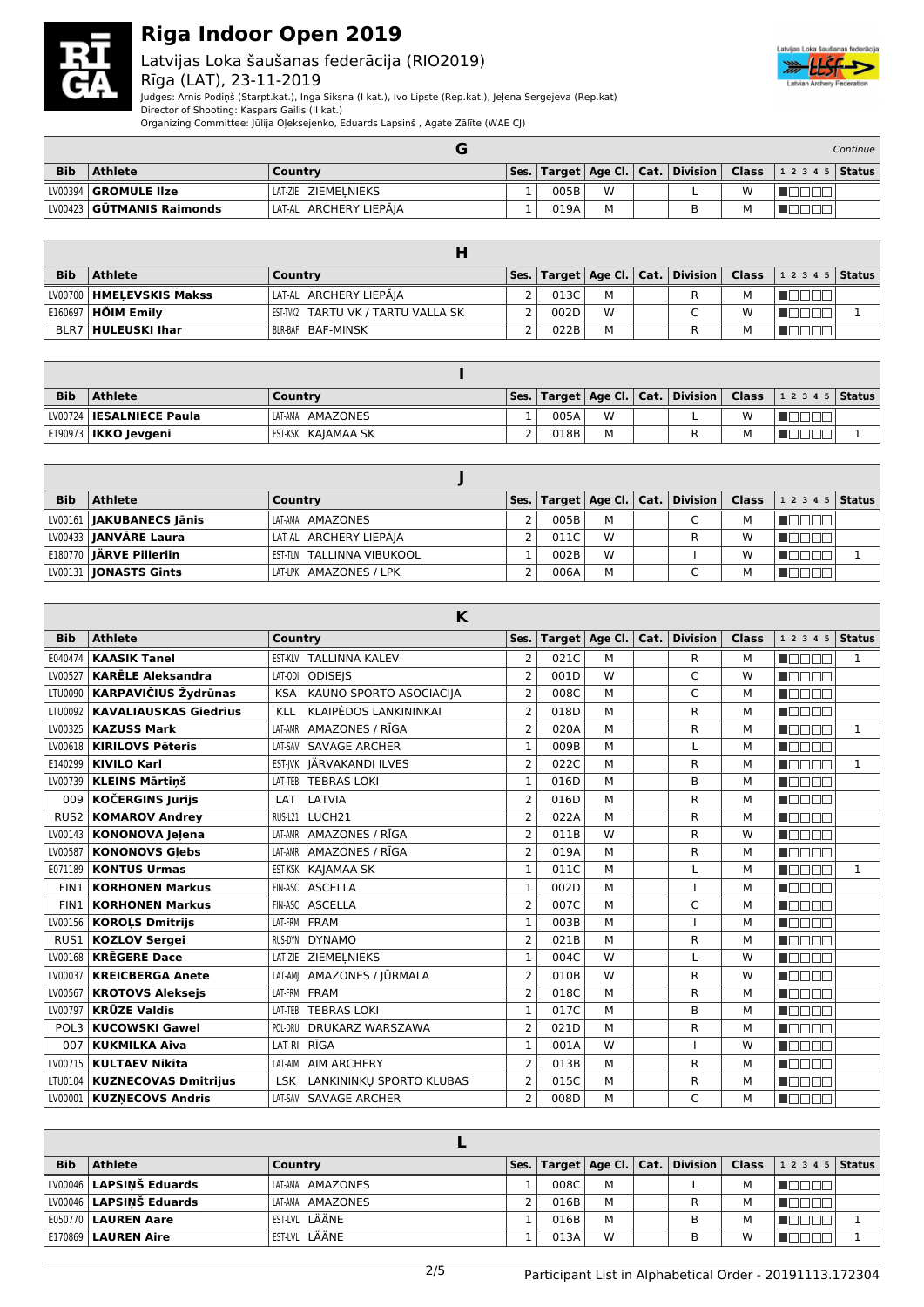

### Latvijas Loka šaušanas federācija (RIO2019) Rīga (LAT), 23-11-2019



Judges: Arnis Podiņš (Starpt.kat.), Inga Siksna (I kat.), Ivo Lipste (Rep.kat.), Jeļena Sergejeva (Rep.kat)

Director of Shooting: Kaspars Gailis (II kat.)

Organizing Committee: Jūlija Oļeksejenko, Eduards Lapsiņš , Agate Zālīte (WAE CJ)

|            |                                   |                                           |                |      |                        |              |                 |              | Continue  |               |
|------------|-----------------------------------|-------------------------------------------|----------------|------|------------------------|--------------|-----------------|--------------|-----------|---------------|
| <b>Bib</b> | <b>Athlete</b>                    | Country                                   | Ses.           |      | Target $ $ Age Cl. $ $ | $ $ Cat. $ $ | <b>Division</b> | <b>Class</b> | 1 2 3 4 5 | <b>Status</b> |
|            | 13061   LAVRENTIEV Oleg           | ARCHERY CLUB BELARUS<br><b>BLR</b>        |                | 003D | M                      |              |                 | м            |           |               |
|            | RUS7 LESHCHENKO Mikhail           | RUS-KHI KHIMKI                            | 2              | 007D | M                      |              |                 | м            |           |               |
|            | <b>BLR4   LEUSHUNOU Anton</b>     | <b>ARCHERY CLUB BELARUS</b><br><b>BLR</b> |                | 018D | M                      |              | B               | м            |           |               |
|            | LV00606   LIGNICKIS Arnis         | LAT-SAV SAVAGE ARCHER                     | 2              | 007B | M                      |              |                 | м            |           |               |
|            | LV00779 <b>  LIGNICKIS Gunārs</b> | LAT-SAV SAVAGE ARCHER                     |                | 010B | M                      |              |                 | м            |           |               |
|            | E100800   LILIENTHAL Triinu       | EST-IVK JÄRVAKANDI ILVES                  | $\overline{2}$ | 010D | W                      |              | R               | W            |           |               |
|            | LV00315   LUTERS Kaspars          | LAT-CUR CURLAND                           | 2              | 013D | M                      |              | R               | м            |           |               |
|            | <b>EST01 LUTŠKA Viktor</b>        | <b>EST-TLN TALLINNA VIBUKOOL</b>          | $\overline{2}$ | 008B | M                      |              | ⌒               | м            |           |               |

|                  | M                        |                                     |                |      |                  |      |                 |              |              |               |  |  |
|------------------|--------------------------|-------------------------------------|----------------|------|------------------|------|-----------------|--------------|--------------|---------------|--|--|
| <b>Bib</b>       | <b>Athlete</b>           | Country                             | Ses.           |      | Target   Age Cl. | Cat. | <b>Division</b> | <b>Class</b> | 1 2 3 4 5    | <b>Status</b> |  |  |
| E011001          | <b>MAREMÄE Anete</b>     | EST-TVK2 TARTU VK / TARTU VALLA SK  | 2              | 012C | W                |      | R               | W            | 800C         | 1             |  |  |
| RUS3             | <b>MARKOV Maxim</b>      | RUS-DYN<br><b>DYNAMO</b>            | 2              | 020C | M                |      | R               | м            | <b>HANA</b>  |               |  |  |
| LAT03            | <b>MARTINSONS Reinis</b> | <b>FREE WIND ARCHERS</b><br>LAT-FWA | 1              | 008D | M                |      |                 | м            | n de el el   |               |  |  |
| LV00134          | <b>MATVEJEVA Rimma</b>   | AMAZONES / RĪGA<br>LAT-AMR          | 2              | 012B | W                |      | R               | W            | n de e e     |               |  |  |
| LV00307          | <b>MEDNE Viva</b>        | <b>FREE WIND ARCHERS</b><br>LAT-FWA | 2              | 002C | W                |      | C               | W            | TOOOO        |               |  |  |
| LV00601          | <b>MEDNIS Haralds</b>    | <b>FREE WIND ARCHERS</b><br>LAT-FWA | 2              | 005C | М                |      | C               | М            | HELE I       |               |  |  |
| LV00308          | <b>MEDNIS Muntis</b>     | LAT-FWA FREE WIND ARCHERS           | 2              | 004C | М                |      | C               | м            | a kata ing P |               |  |  |
| LV00736          | <b>MEGNIS Jānis</b>      | <b>TEBRAS LOKI</b><br>LAT-TEB       |                | 018C | М                |      | B               | м            | TANAN        |               |  |  |
| LV00007          | <b>MELECIS Andris</b>    | LAT-SAV SAVAGE ARCHER               | $\mathbf{1}$   | 007B | М                |      |                 | м            | UN DELL'     |               |  |  |
| LV00142          | MELEŠKEVIČS Sergejs      | <b>ODISEIS</b><br>LAT-ODI           | 2              | 008A | М                |      | C               | м            | TET          |               |  |  |
| POL <sub>2</sub> | <b>MICHALAK Maciej</b>   | DRUKARZ WARSZAWA<br>POL-DRU         | 2              | 020B | М                |      | R               | м            | Maaaa        |               |  |  |
| POL1             | <b>MICHALAK Slawomir</b> | POL-ROK ROKIS RADZYMIN              | $\overline{2}$ | 019D | М                |      | R               | м            | n de e e     |               |  |  |
| 006 l            | <b>MIHAILOVA Anna</b>    | AMAZONES<br>LAT-AMA                 | 2              | 009A | W                |      | R               | W            | TEET         |               |  |  |
| LV00559          | <b>MKRJANA Karine</b>    | AMAZONES<br>LAT-AMA                 | 2              | 012D | W                |      | R               | W            |              |               |  |  |
| LV00555          | <b>MOROVSKA Santa</b>    | LAT-STI STIEGRA                     |                | 013C | W                |      | B               | W            |              |               |  |  |
|                  | LV00182   MOROZKOV Samir | LAT-AMA AMAZONES                    | 2              | 018A | М                |      | R               | м            | NOOO O       |               |  |  |

| <b>Bib</b> | <b>Athlete</b>            | Country               |  |      |   |  |  |  | Ses.   Target   Age Cl.   Cat.   Division   Class   1 2 3 4 5   Status |  |  |
|------------|---------------------------|-----------------------|--|------|---|--|--|--|------------------------------------------------------------------------|--|--|
|            | LV00726   NESPORS Mārtinš | LAT-AMA AMAZONES      |  | 007C | м |  |  |  |                                                                        |  |  |
|            | LV00009   NOVADS Kristaps | LAT-SAV SAVAGE ARCHER |  | 012B | М |  |  |  |                                                                        |  |  |

| <b>Bib</b> | <b>Athlete</b>                | Country             |      |   |  |   | Ses.   Target   Age Cl.   Cat.   Division   Class   1 2 3 4 5   Status |  |
|------------|-------------------------------|---------------------|------|---|--|---|------------------------------------------------------------------------|--|
|            | E011194   OJAMÄE Pearu Jakob  | EST-NSAC NS ARCHERY | 020D | м |  | м |                                                                        |  |
|            | LV00135   OLEKSEJENKO Julija  | LAT-ATL ATLANTIS    | 003A | W |  | w |                                                                        |  |
|            | LV00148   OPOLČENOVS Aleksejs | LAT-ODI ODISEIS     | 017C | M |  | м |                                                                        |  |
|            | LV00517   OZOLINŠ Kristaps    | LAT-AIM AIM ARCHERY | 015A | M |  | м |                                                                        |  |

| <b>Bib</b> | <b>Athlete</b>              | Country                    | Ses. |      |   | $\mid$ Target $\mid$ Age Cl. $\mid$ Cat. $\mid$ Division $\mid$ Class |   | $12345$ Status |  |
|------------|-----------------------------|----------------------------|------|------|---|-----------------------------------------------------------------------|---|----------------|--|
|            | LV00028   PANCIS Aleksandrs | LAT-AMI AMAZONES / JŪRMALA |      | 010D | м |                                                                       | м |                |  |
|            | LV00786   PAVASARE Inese    | LAT-AMA AMAZONES           |      | 010A | W | R                                                                     | w |                |  |
|            | LV00677   PERCOVS Andrejs   | LAT-AIM AIM ARCHERY        |      | 016A | М | R                                                                     | м |                |  |
|            | LV00678   POPOVS Pāvels     | LAT-CUR CURLAND            |      | 019C | М | R                                                                     | м |                |  |
|            | LAT02   POSSE Māris         | LAT-SM SMILTENE            |      | 002C | M |                                                                       | м |                |  |

| <b>Bib</b> | <b>Athlete</b>                  | Country               |      |   | Ses.   Target   Age Cl.   Cat.   Division   Class |   | $12345$ Status |  |
|------------|---------------------------------|-----------------------|------|---|---------------------------------------------------|---|----------------|--|
|            | LV00515   RABKEVIČS Ivars       | LAT-AMA AMAZONES      | 017B | M | R                                                 | м |                |  |
|            | LV00729   RODINA Patrīcija Tīna | LAT-AMA AMAZONES      | 011A | W | R                                                 | w |                |  |
|            | LV00375 <b>  RONIS Jānis</b>    | LAT-CUR CURLAND       | 017B | M | B                                                 | м |                |  |
|            | <b>E270571 RÖSLER Jaan</b>      | EST-WWK VANA-VÕIDU VK | 015B | M | B                                                 |   |                |  |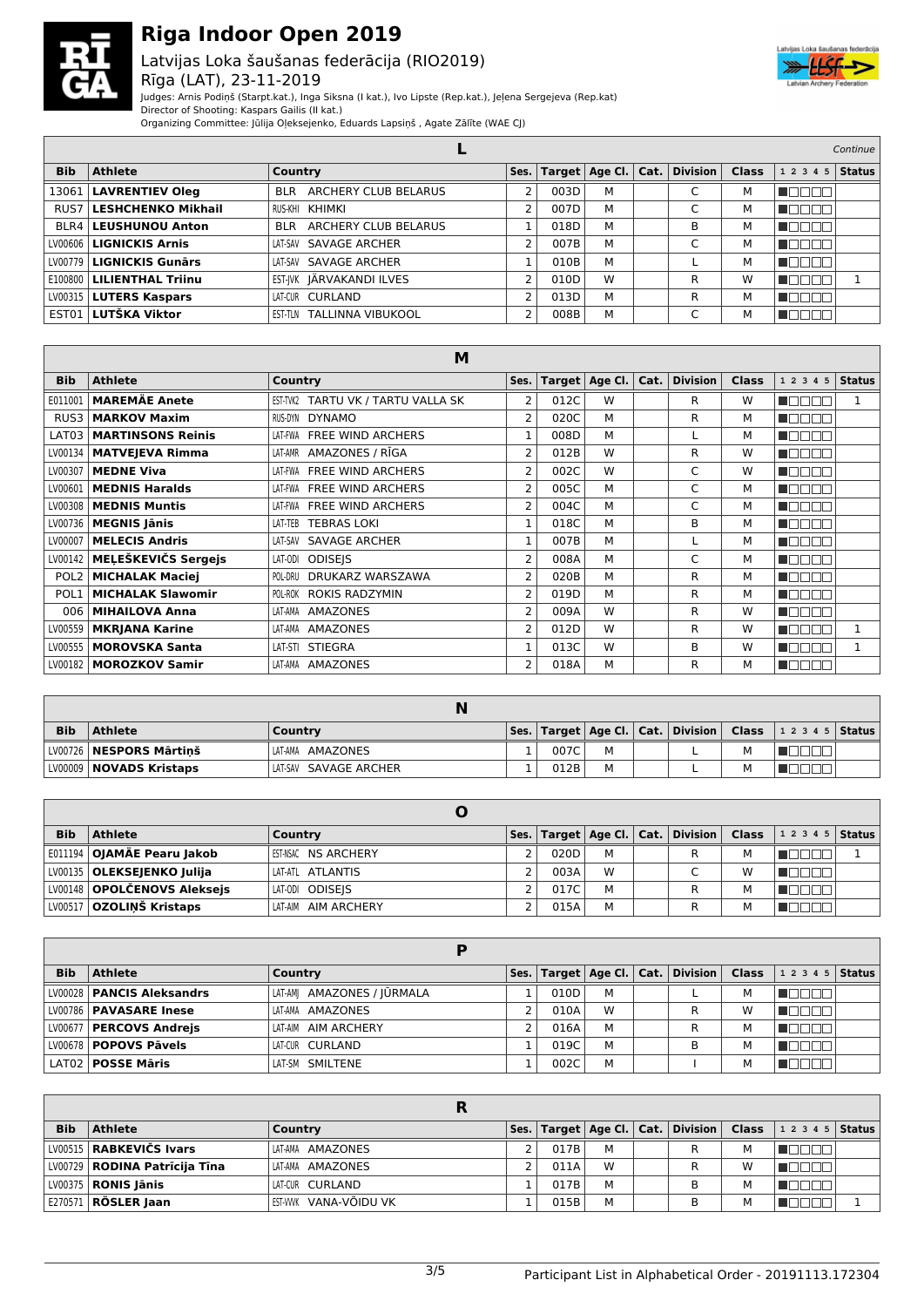

### Latvijas Loka šaušanas federācija (RIO2019) Rīga (LAT), 23-11-2019



Judges: Arnis Podiņš (Starpt.kat.), Inga Siksna (I kat.), Ivo Lipste (Rep.kat.), Jeļena Sergejeva (Rep.kat)

Director of Shooting: Kaspars Gailis (II kat.)

|  | Organizing Committee: Jūlija Oļeksejenko, Eduards Lapsiņš , Agate Zālīte (WAE CJ) |  |
|--|-----------------------------------------------------------------------------------|--|
|--|-----------------------------------------------------------------------------------|--|

| <b>Bib</b> | <b>Athlete</b>                 | Country                            |  |      |   |  |  |   | $\vert$ Ses. $\vert$ Target $\vert$ Age Cl. $\vert$ Cat. $\vert$ Division $\vert$ Class $\vert$ 1 2 3 4 5 $\vert$ Status $\vert$ |  |  |  |
|------------|--------------------------------|------------------------------------|--|------|---|--|--|---|----------------------------------------------------------------------------------------------------------------------------------|--|--|--|
|            | <b>BLR5   SHCHERBAKOV Ivan</b> | <b>BLR</b><br>ARCHERY CLUB BELARUS |  | 006D | м |  |  | M |                                                                                                                                  |  |  |  |
|            | BLR11 <b>  SHKNAI Sergei</b>   | ARCHERY CLUB BELARUS<br><b>BLR</b> |  | 016C |   |  |  | M |                                                                                                                                  |  |  |  |

| <b>Bib</b> | Athlete                           | Country                        |  |      |  |  |  |   | $\vert$ Ses.   Target   Age Cl.   Cat.   Division   Class   1 2 3 4 5   Status |  |  |
|------------|-----------------------------------|--------------------------------|--|------|--|--|--|---|--------------------------------------------------------------------------------|--|--|
|            | LTU0177   <b>ŠIGAUSKAS Vladas</b> | KAUNO SPORTO ASOCIACIIA<br>KSA |  | 006D |  |  |  | м |                                                                                |  |  |

| <b>Bib</b> | <b>Athlete</b>         | Country             |   |      |   |  |  |   | Ses.   Target   Age Cl.   Cat.   Division   Class   1 2 3 4 5   Status |  |
|------------|------------------------|---------------------|---|------|---|--|--|---|------------------------------------------------------------------------|--|
|            | LV00231   SIKSNA Evija | LAT-AMA<br>AMAZONES | - | 012A | W |  |  | w |                                                                        |  |

| <b>Bib</b> | <b>Athlete</b>                 | Country                |          |      |  |  |  |  | Ses.   Target   Age Cl.   Cat.   Division   Class   1 2 3 4 5   Status |  |
|------------|--------------------------------|------------------------|----------|------|--|--|--|--|------------------------------------------------------------------------|--|
|            | LV00443 <b>  ŠILOVS Edgars</b> | AIM ARCHERY<br>LAT-AIM | <u>.</u> | 005A |  |  |  |  |                                                                        |  |

| <b>Bib</b> | <b>Athlete</b>                | Country             |  |      |   |  | Ses.   Target   Age Cl.   Cat.   Division   Class |   | $12345$ Status |  |  |
|------------|-------------------------------|---------------------|--|------|---|--|---------------------------------------------------|---|----------------|--|--|
|            | LV00436 SINNIKOVS Nikolajs    | LAT-AIM AIM ARCHERY |  | 014A | M |  | R                                                 |   |                |  |  |
|            | LV00562   SIRIUSA Darija      | LAT-AIM AIM ARCHERY |  | 001A | W |  |                                                   | W |                |  |  |
|            | E190976   SIRKEL-SUVISTE Inge | EST-KSK KAJAMAA SK  |  | 004D | W |  |                                                   | W |                |  |  |

| <b>Bib</b> | <b>Athlete</b>          | Country               |  |      |   |  |  |   | Ses.   Target   Age Cl.   Cat.   Division   Class   1 2 3 4 5   Status |  |
|------------|-------------------------|-----------------------|--|------|---|--|--|---|------------------------------------------------------------------------|--|
|            | LV00405   ŠKAPARS Juris | LAT-KŠ KEKAVAS ŠAUTRA |  | 004D | М |  |  | м |                                                                        |  |

|            | Þ                               |                                           |                |      |                        |  |                 |              |           |               |  |
|------------|---------------------------------|-------------------------------------------|----------------|------|------------------------|--|-----------------|--------------|-----------|---------------|--|
| <b>Bib</b> | <b>Athlete</b>                  | Country                                   | Ses.           |      | Target $ $ Age Cl. $ $ |  | Cat.   Division | <b>Class</b> | 1 2 3 4 5 | <b>Status</b> |  |
|            | LV00524   SKELTONA Maija        | LAT-AM  AMAZONES / JŪRMALA                | $\overline{2}$ | 009B | W                      |  | R               | W            |           |               |  |
|            | LV00792   SMELOV Philipp        | LAT-FRM FRAM                              | $\overline{2}$ | 019B | M                      |  | R               | м            |           |               |  |
|            | LV00336   SOLOVJOVS Vitālijs    | LAT-AL ARCHERY LIEPĀJA                    | 2              | 015B | M                      |  | R               | м            |           |               |  |
|            | LV00650 SPĀGE Madara            | LAT-LIN LINDALES UGUNS                    | 2              | 010C | W                      |  | R               | W            |           |               |  |
|            | $LV00629$ SPAGIS Aigars         | <b>TEBRAS LOKI</b><br>LAT-TEB             | $\overline{2}$ | 014D | M                      |  | R               | м            |           |               |  |
|            | <b>BLR1 STAHIEVICH Kira</b>     | <b>ARCHERY CLUB BELARUS</b><br><b>BLR</b> |                | 001B | W                      |  |                 | W            |           |               |  |
|            | <b>BLR12 STANCHYK Nastassia</b> | ARCHERY CLUB BELARUS<br><b>BLR</b>        |                | 013B | W                      |  | В               | W            |           |               |  |
|            | LV00578 STRAZDINŠ Toms          | LAT-KŠ KEKAVAS ŠAUTRA                     | 2              | 005D | M                      |  |                 | м            |           |               |  |

| <b>Bib</b> | Athlete               | Country               |  |      |   |  |  |  | Ses.   Target   Age Cl.   Cat.   Division   Class   1 2 3 4 5   Status |  |
|------------|-----------------------|-----------------------|--|------|---|--|--|--|------------------------------------------------------------------------|--|
|            | LV00300 SUKIS Armands | LAT-STI STIEGRA       |  | 014C | M |  |  |  |                                                                        |  |
|            | LV00003 ŠVEICIS Andis | LAT-SAV SAVAGE ARCHER |  | 012C | M |  |  |  |                                                                        |  |

| <b>Bib</b> | <b>Athlete</b>        | Country         |     |      |  |  |  |  | Ses.   Target   Age Cl.   Cat.   Division   Class   1 2 3 4 5   Status |  |
|------------|-----------------------|-----------------|-----|------|--|--|--|--|------------------------------------------------------------------------|--|
|            | 005 SVEILE Tälivaldis | LAT-AIZ AIZPUTE | . . | 015C |  |  |  |  |                                                                        |  |

| <b>Bib</b> | <b>Athlete</b>                   | Country                            |  |      |   |  | Ses.   Target   Age Cl.   Cat.   Division   Class |   | $ 12345 $ Status |  |  |
|------------|----------------------------------|------------------------------------|--|------|---|--|---------------------------------------------------|---|------------------|--|--|
|            | EST02   TENNER Heino             | EST-TLN TALLINNA VIBUKOOL          |  | 009C | м |  |                                                   | М |                  |  |  |
|            | LV00450   TITOVS Aleksandrs      | LAT-ODI ODISEIS                    |  | 007A | м |  |                                                   | М |                  |  |  |
|            | LV00651   TRINKŪNA Kintija Laima | LAT-LIN LINDALES UGUNS             |  | 009D | W |  |                                                   | W |                  |  |  |
|            | <b>BLR9   TSUKANOVA Marina</b>   | ARCHERY CLUB BELARUS<br><b>BLR</b> |  | 001B | W |  |                                                   | w |                  |  |  |